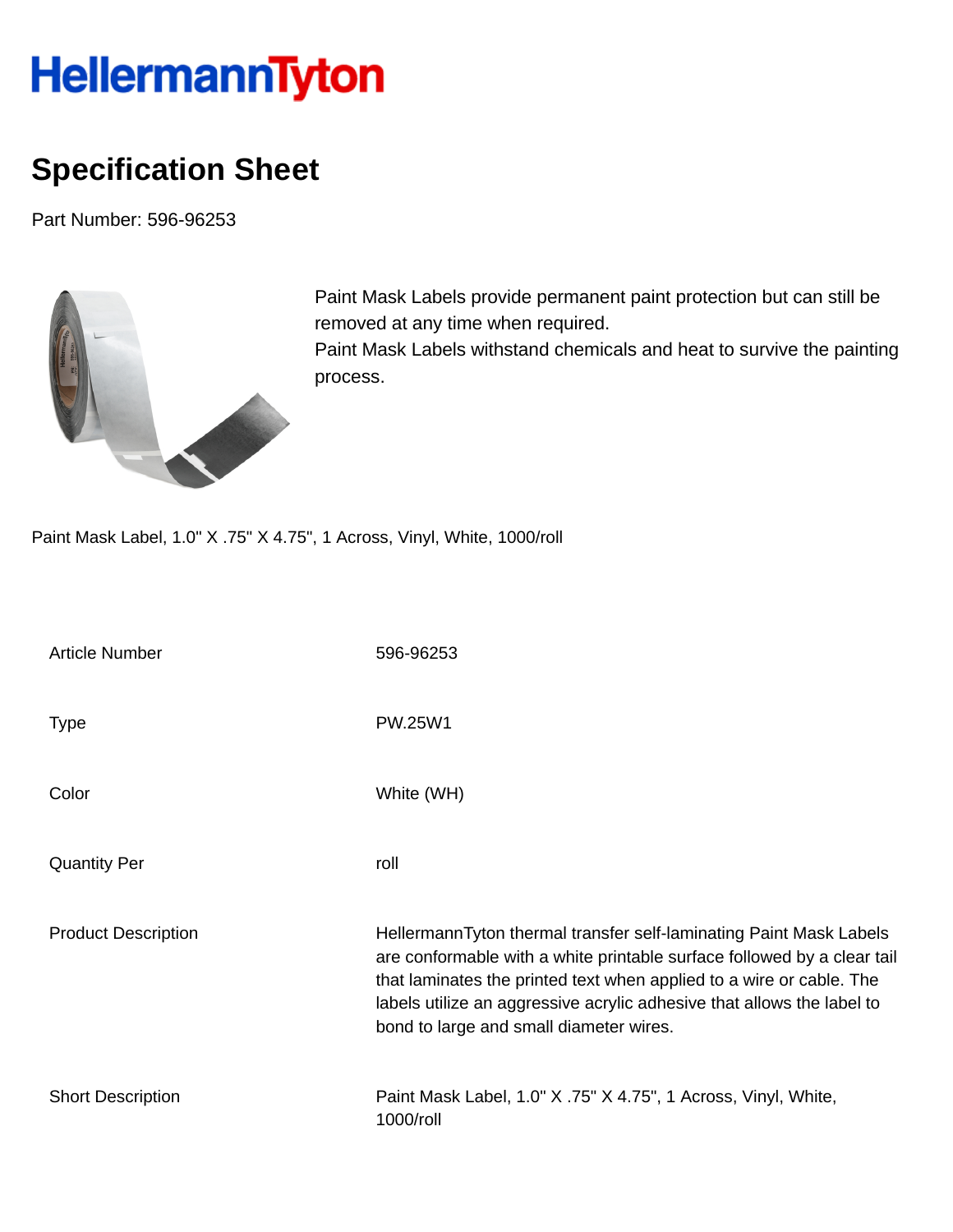Global Part Name PW.25W1-V-WH

| Width W (Imperial)                    | 1.0  |
|---------------------------------------|------|
| Width W (Metric)                      | 25.4 |
| <b>Bundle Diameter Min (Imperial)</b> | .125 |
| <b>Bundle Diameter Min (Metric)</b>   | 3.17 |
| <b>Bundle Diameter Max (Imperial)</b> | .375 |
| <b>Bundle Diameter Max (Metric)</b>   | 9.52 |
| Thickness T (Metric)                  | 64.0 |
| Height H (Imperial)                   | 0.75 |
| Height H (Metric)                     | 19.0 |
| Width of Liner (Metric)               | 50.8 |
| Width of Liner (Imperial)             | 2.0  |

Material Vinyl (V)